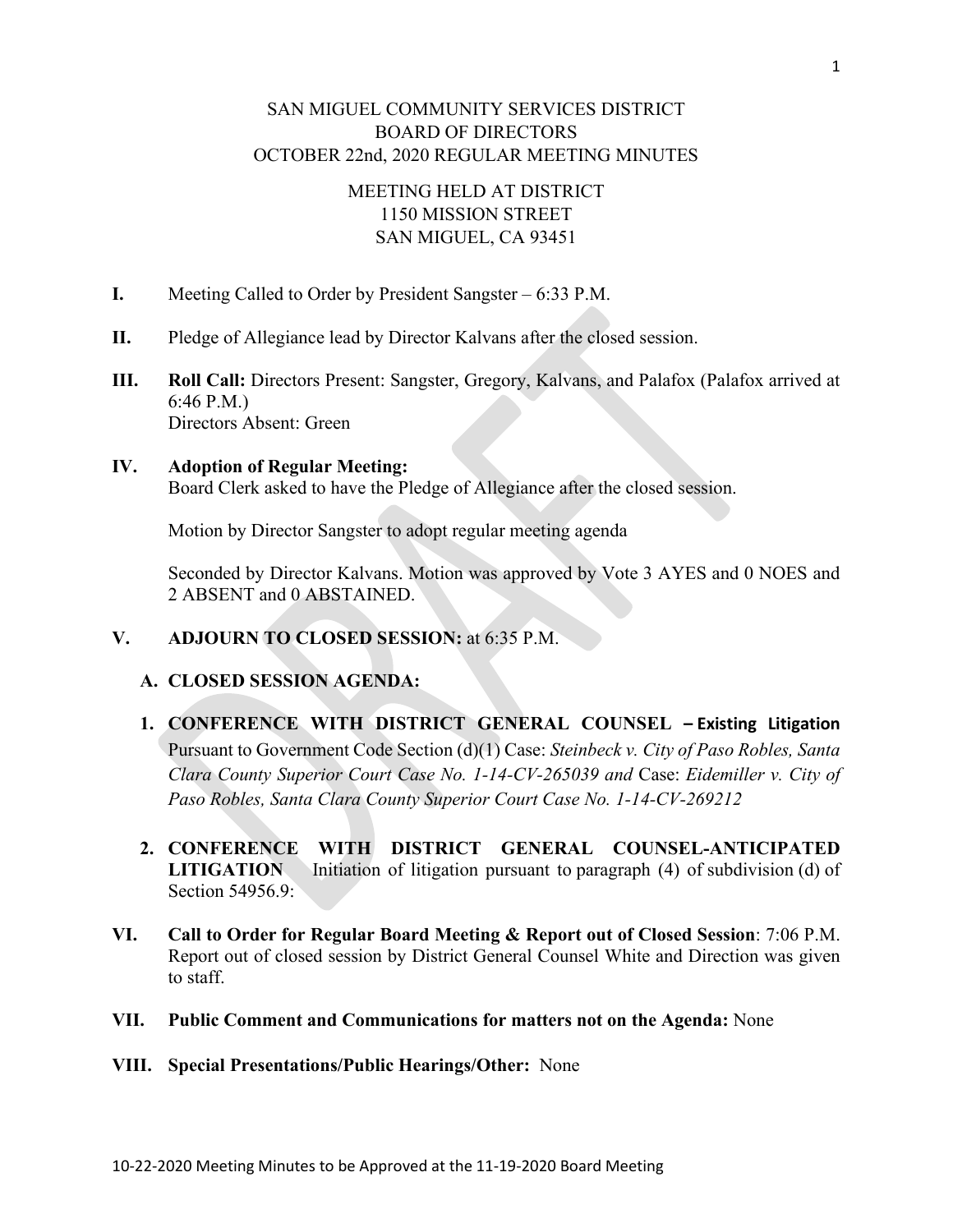#### **IX. STAFF & COMMITTEE REPORTS:**

- **1. San Luis Obispo County:** None **Public Comment:** None **Board Comment:** None
- **2. Camp Roberts**: None **Board Comment:** None **Public Comment:** None
- **3. Community Service Organizations:** San Miguel Firefighters Association, Report by Michelle Hido, Treasurer for the San Miguel Firefighters Association. Mrs. Hido updated the Board of Directors that the Fire Department participated in a Birthday drive-by and made a little girl happy. Fire Prevention week was a success and that they went to Lillian Larsen school to hand out fire prevention educational items and that "Sparky" was a big hit with the kids. Mrs. Hido explained that they will be reaching out to Pleasant Valley School to schedule a time to hand out fire prevention educational items to them also. San Miguel Firefighters Association's Christmas Dinner is scheduled for December  $8<sup>th</sup>$  at 6 P.M. but due to COVID-19 everything is still up in the air, and more details will be provided later. Discussion ensued about San Miguel Christmas Parade and Santa visit, with more information to come.

**Board Comment:** Director Kalvans asked about the toy drive. Mrs. Hido explained that the donation barrels that are at the station are for the KSBY "Season of Hope".

Director Sangster asked about the toys for the Santa visit and if the stockings being discussed are going to have all the same toys in each of them. Mrs. Hido explained that the idea being discussed is to have candy and unisex toys. Discussion ensued.

**Public Comment:** Dian Sangster asked if there was anything in particular the Association wanted so she could help with donations. Discussion ensued, about COVID and if financial donations would be best.

**4. Interim General Manager:** Interim General Manager/ Fire Chief Rob Roberson was not present at the meeting. Board Clerk Tamara Parent voiced that Liliana Rojas Account Clerk; will be moving on to start her career as an EMT, her last day will be October 30th,2020.

#### **Board Comment:** None

**Public Comment:** None

**5. District General Counsel:** Presented by Counsel White. ChurchwellWhite, LLC. Nothing to report at this time.

**Board Comments:** Director Kalvans asked Counsel White about a stand-by fee/charge for empty lots, and could the District charge a fee other than connection fees. Counsel White explained that he looks at it on a case by case evaluation. Discussion ensued and counsel White would be responding to Director Kalvans email next week.

Director Sangster asked Counsel White if said parcels would have to have District services within a certain distance from the property. Counsel White voiced, no but they would need to be evaluated for any annexation and/or what the expectations of the District would be. Counsel White explained that it would need to be evaluated and if the Board of Directors decided to go in that direction.

# **Public Comments:** None

**6. District Engineer:** Written report submitted as-is. Dr. Blaine Reely asked for any questions.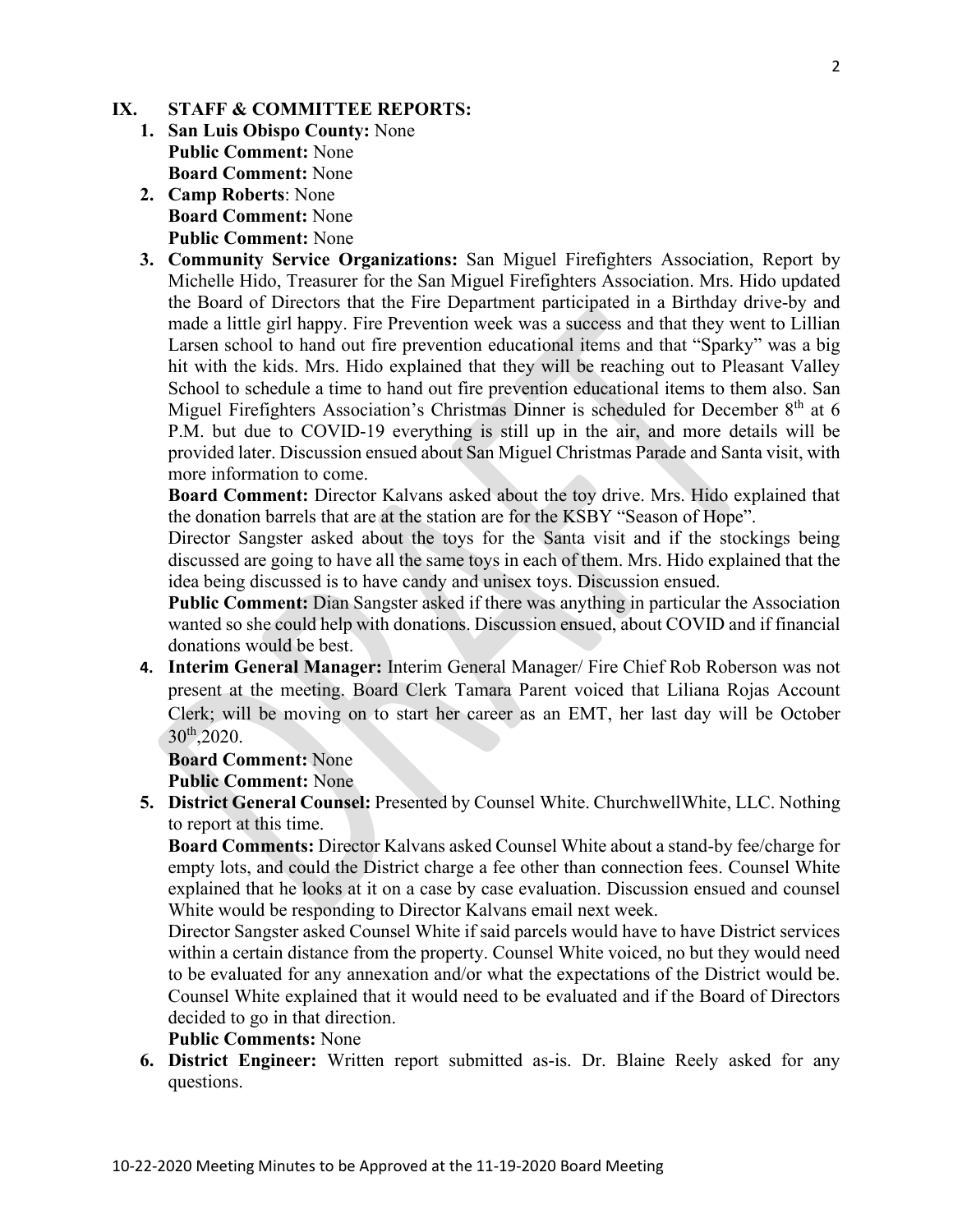**Board Comment:** Director Sangster asked about the change order for 10<sup>th</sup> and 11<sup>th</sup> street and asked for Dr. Reely to expand on the post-bid changes, change order, and if there would be a cost change. Dr. Reely explained that the majority of the changes from the County have to do with pavement replacement, and they wanted to extend one of the segments to directional drilling instead of a trench and backfill on  $11<sup>th</sup>$  Street. The County also wanted one of the lines on Mission Street to be moved over a little to the South. There will be a change order that will be coming to the Board, and Dr. Reely explained that he has calculated the changes and the cost will be less.

Director Kalvans voiced that he noticed that, the Martinez development Tract 2723 has a name now "Mountain View". Dr. Reely voiced that Director Kalvans was correct and that the project is moving forward.

Director Gregory asked where this development was located, and Director of Utilities Kelly Dodds explained that it is at the end of Martinez and that the utility corrections for development have been sent and they have not responded yet.

Director Kalvans asked about streetlights, and if that development will have them. Director of Utilities Kelly Dodds explained that it is not required per our District Lighting Standards. Discussion ensued.

Director Gregory asked about sewer for Tract 2723 "Mountain View". It was explained that they are one-acre parcels and will all have septic. Discussion ensued.

Assistant Fire Chief Scott Young voiced that they might have to put in streetlights on the corner and they will need to still have a fire review.

### **Public Comment:** None

**7. Director of Utilities**: Written report submitted as-is and the Director of Utilities Kelly Dodds asked for any questions.

**Board Comment:** Director Kalvans asked if the streetlight on 11<sup>th</sup> street that was damaged will be replaced with the current decorative lights on Mission Street or the new low light pollution lights that he has researched. The Director of Utilities Kelly Dodds explained that he has investigated the new light pollution streetlights and discussion on how they are different ensued. To replace the damaged streetlight, it will be around six-thousand dollars and at this time the insurance for the vehicle that hit the light is questionable and cannot put a person in the vehicle.

Director Kalvans asked about caps/diffusers on the existing lights. Discussion about changing out the current light's too low light-pollution lights was discussed and moving forward it will be looked at before replacement.

Director Gregory asked about the results from the well's that were tested. Director of Utilities Kelly Dodds explained that he would email the results.

#### **Public Comment:** None

**8. Fire Chief & Asst. Fire Chief**: Fire Chief Rob Roberson was not present and Assistant Chief Young submitted the report as written. Assistant Chief Young updated the Board that the Department was not awarded the Volunteer Firefighter Assistance Grant this year because they ran out of money. Assistant Chief Scott Young voiced that they did receive a fifteen-thousand-dollar grant from AFF (American Fire Foundation) for weed abatement/debris mitigation and is being accounted under account 20-457 AFF Grant. Assistant Chief Young updated the Board of Directors that he has an appointment with the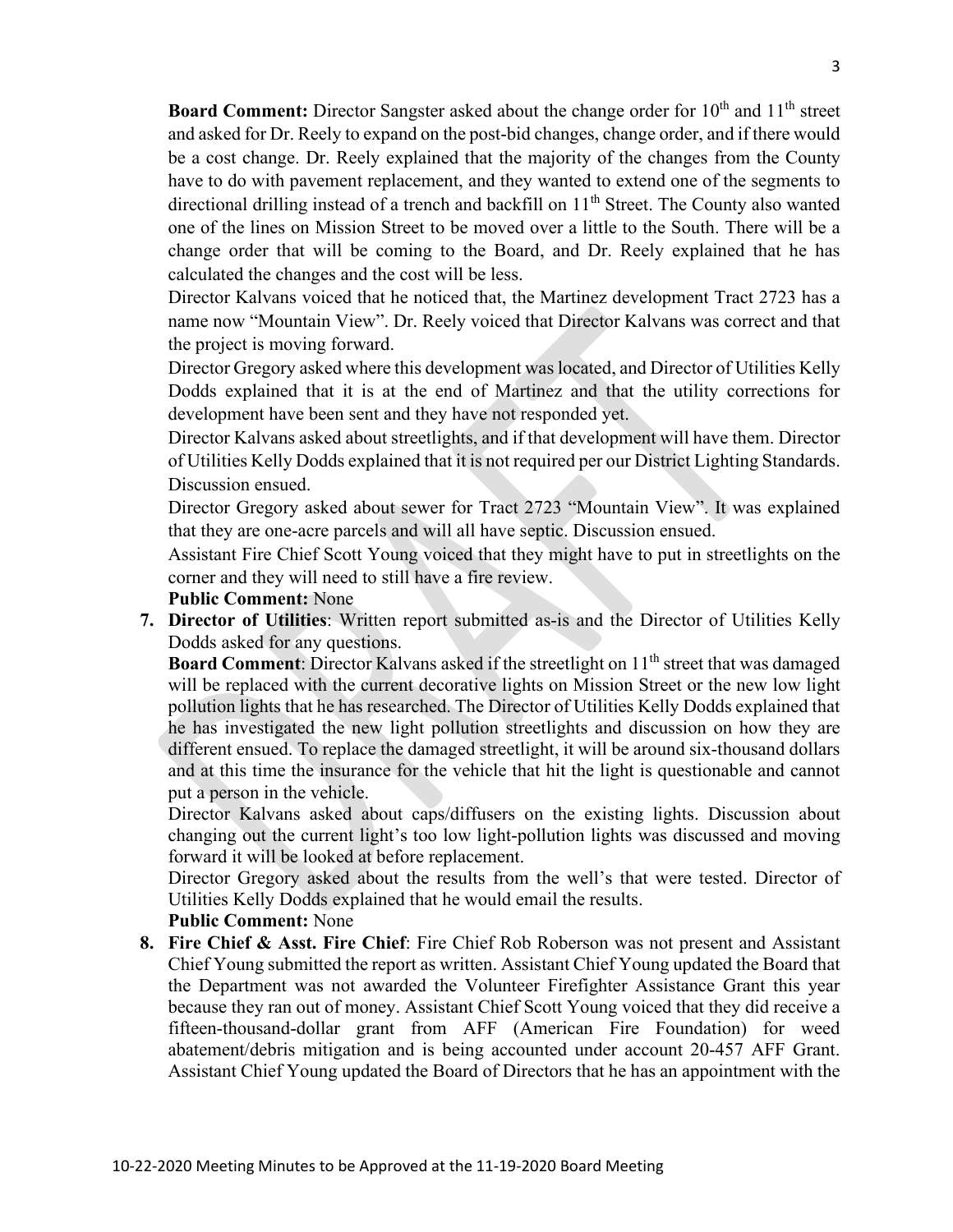State Mobile Home Authority about Casa Blanca mobile home park at  $560\;12^{th}$  street on October 29, 2020. Discussion ensued.

**Board Comment**: Director Kalvans asked what will come-of that mobile home park? Assistant Chief Young voiced that he did not know at this time but will know more after his scheduled meeting.

Director Sangster asked in what way is it managed by the state? Assistant Chief Young voiced that the State manages "Mobile Home parks", through the State Mobile Home Authority. Discussion ensued about the property and the issues at the property.

Assistant Chief Young voiced that he wanted to wait on mid-year budget adjustment until the Fire Department receives the OES reimbursement for the Wildland fires for 2020. Discussion ensued.

Assistant Chief Young explained that Account funding and the paperwork for the sale of 8687 is being finished up and will be having a firm sell the engine with a 10% fee and after an appraisal that the District should get estimated around seventy-two thousand for the engine.

**Board Comments**: Director Sangster voiced that he agreed that having a firm sell it and that it would be advertised nationwide that way. Director Sangster asked if the buyer would be responsible for the transportation cost. Assistant Chief Young voice that the buyer would be responsible for the shipping cost and a discussion on housing the engine ensued. Director Sangster asked about the AFF Grant (American Fire Foundation) and what it would be used for. Assistant Chief Young voiced that it is for vegetation management and that it is a grant that can be applied for annually. Assistant Chief Young informed the Board that the Railroad has contacted him about weed abatement, and he will be meeting with them.

Director Kalvans asked if Weed Abatement within the District could be done more than once a year. Assistant Chief Young explained that there is a proscribed duration and the yearly schedule is mandated. Discussion ensued about the weed abatement needed. **Public Comment:** None

**X. CONSENT ITEMS:** Director Sangster asked to pull and discuss item number 1.b.

# **1. Review and Approve Board Meeting Minutes**

- a. 09-10-2020 Strategic Planning Meeting
- b. 09-24-2020 Regular Board Meeting

**Board Comment:** Director Sangster voiced that on page 25 of the combined packet, to check the wording for the adjournment to opened session. **Public Comment:** None

Motion by Director Sangster to approve Consent items 1.b as amended

Seconded by Director Palafox. Motion was approved by Vote of 4 AYES and 0 NOES and 1 ABSENT and 0 ABSTAINED.

Motion by Director Sangster to approve Consent items 1.a

Seconded by Director Gregory. Motion was approved by Vote of 4 AYES and 0 NOES and 1 ABSENT and 0 ABSTAINED.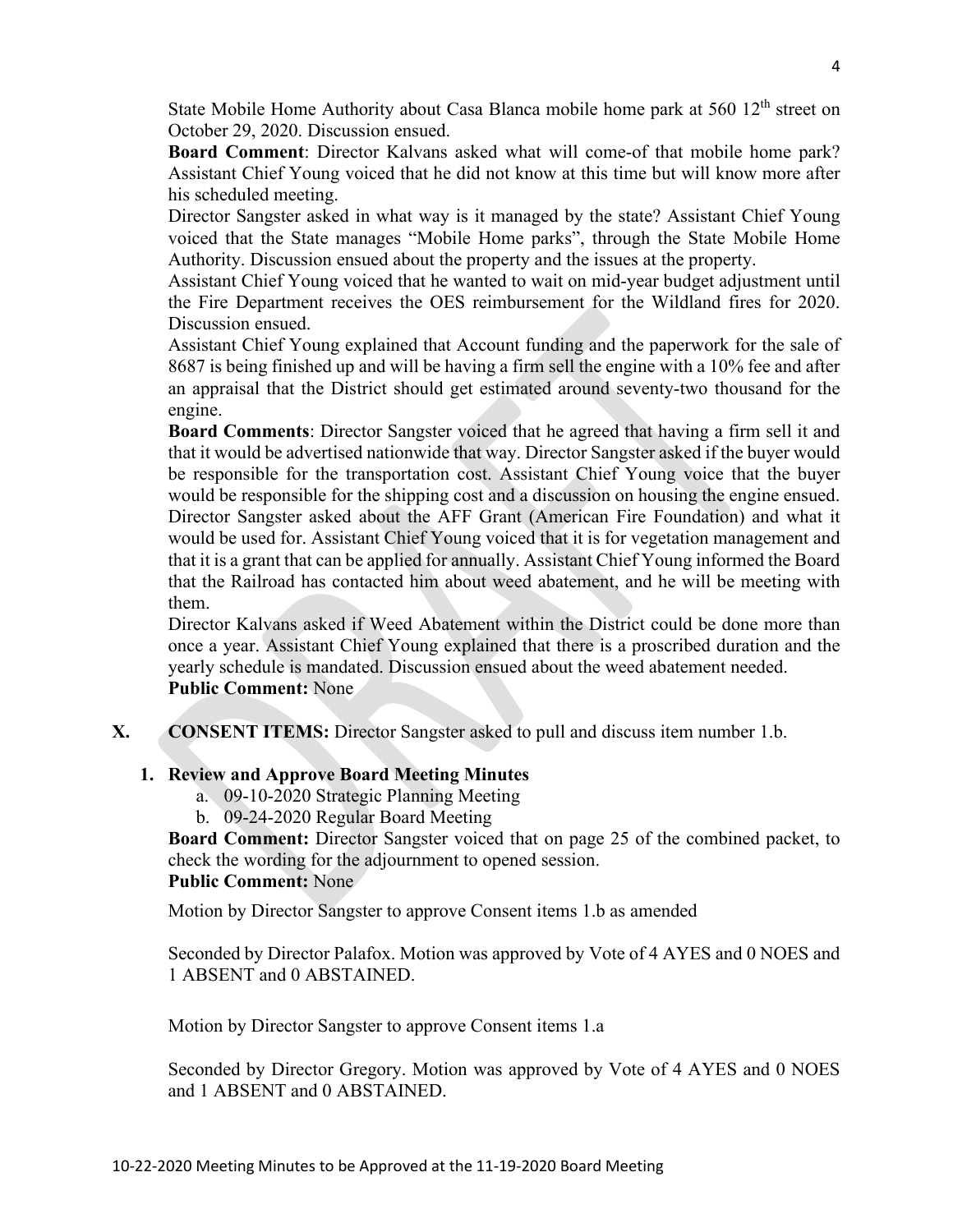### **XI. BOARD ACTION ITEMS:**

**1. Review, Discuss, Receive, and File the Enumeration of Financial Report for September 2020.** Item was presented by Financial Officer Paola Freeman reports submitted and asked for any questions.

**Board Comment:** Director Sangster voiced that on the Staff Report PG&G needed to be changed to PG&E.

Director Gregory asked what the "USA Bluebook" vendor was for? The Director of Utilities Kelly Dodds explained that USA Bluebook is a vendor that we buy water supplies from; it is like Granger.

Director Sangster asked in report Rev Budget vs Actual fund 46150 Miscellaneous income derived from? Financial Officer Paola Freeman explained that it is being used for restitution payments from the K. Johnson Case and reimbursement income for payroll received from a worker's compensation claim.

Director Sangster asked about the expenditure report fund 370 "Dispatch Services". Assistant Chief Young explained that is a service that the Fire Department has for dispatch services and is based on the number of calls.

Director Kalvans asked if it was a benefit to use the County Fire dispatch service. Assistant Chief Young voiced that it is a twenty-four-hour service and the cost to the District to take on the dispatch service would not be advantageous to the Department. Discussion ensued about dispatch services in the future for North County San Luis Obispo.

# **Public Comment:** None

Motion by Director Sangster to Receive and File the Enumeration of Financial Report for September 2020.

Seconded by Director Kalvans. Motion was approved by Vote of 4 AYES and 0 NOES and 1 ABSENT and 0 ABSTAINED.

**2. Review and approve Resolution 2020-39 adopting revisions to Section 4 (Application of monthly Water and Wastewater rates based on occupancy) of the San Miguel Community Services District Water and Wastewater Billing Policy.** Item was presented by Director of Utilities Kelly Dodds explaining that policies need to be revised from time to time to make sure that they reflect the current practices and how the rates are applied, and conditions are fairly applied across all applications. Kelly Dodds explained that with commercial meters we had no way of dealing with properties with multiple residences. Section 4 of the adopted billing policy could be misinterpreted and didn't accurately apply to sewer rates for properties served by meter  $1\frac{1}{2}$  and larger and has been revised to provide clarity of application.

**Board Comment:** Director Kalvans asked if this change violated the Sewer Code? (Section 1.4) Discussion ensued about mixed-use or multi-family and that we are talking about single-family residences and the Director of Utilities Kelly Dodds explained that it is not contrary to the Districts Sewer Code.

Director Sangster voiced that the commercial rate involves a volumetric rate, and that is not for residential signal-family, discussion ensued.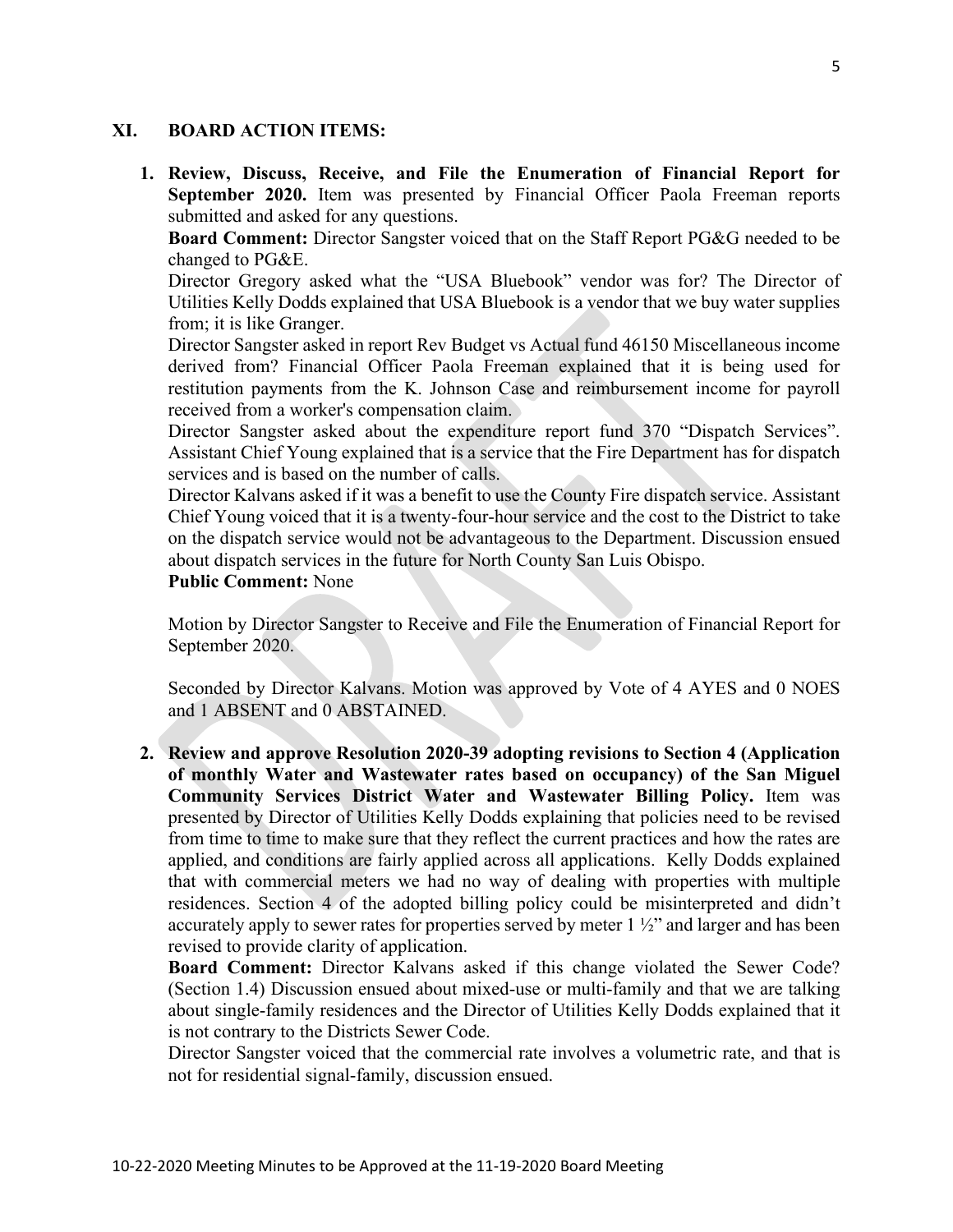Director Kalvans voiced that he would like to review how the town is laid out. Discussion ensued. Director of Utilities Kelly Dodds explained that there will be no financial difference and will be implemented at the next billing cycle. **Public Comment:** None

Motion by Director Sangster to approve Resolution 2020-39 adopting revisions to Section 4 of the San Miguel Community Services District Water and Wastewater Billing Policy.

Seconded by Director Gregory. Motion was approved by Vote of 4 AYES and 0 NOES and 1 ABSENT and 0 ABSTAINED.

**3. Review and discuss standard Terms and Conditions for the District (2nd).** Item was presented by Counsel White explaining that in September 2020, the Board reviewed and discussed the initial version of a standard terms document which was intended to create a set of terms for services contracts. After discussion, the Board asked District Counsel to amend the document to allow for a single set of terms and conditions for contracts for goods or services. The current draft "standard terms" document is tailored for such contracts.

**Board Comment:** Director Sangster voiced that a provision pertaining to sustainability needs to be inserted and it is notably absent and would like to have some language put into the Terms. Item number 12 has been stricken through, specifically funds not available; and feels that it should be left in. Counsel White voiced that the wastewater facility will definitely need to be tailored and customized but could put section 12 "appropriation of funds" back in the document and discussion ensued about sustainability. Director Sangster voiced that he would like something similar for capital projects and another portion that he would like to discuss is about "disputes". Director Sangster voiced that he does not like to see; arbitration and explained that he would like to see that removed.

Discussion ensued and Counsel White explained they find that arbitration is more costly, and trial can go on for longer, and that is why it is normally put into these kinds of terms and conditions.

Director Sangster voiced that Counsel Dervin recommends that it be removed, and he agrees. Counsel White asked for concurrence from the other Directors.

Director Gregory voiced that she thought arbitration is quicker and less costly.

Director Sangster voiced that Director Gregory was correct, but there would be no recourse and the decision is binding and final.

Counsel White explained that the reason that it is in the document is that it is the most economical, the best in his opinion is a full trial court process and arbitration is not always quicker. Counsel White voiced that he has compelling reasons for both, and it is what language the Board finds more important; Counsel White explained that he always likes to be able to appeal a decision that is not well thought through.

Director Gregory would like to see that it says that the "Trial" would be in San Luis Obispo County.

Director Kalvans voiced that what jurisdiction would be most beneficial, for the District. Director Gregory explained to Director Kalvans that the District would not want to have to go to trial in Bakersfield with a contractor out of Bakersfield for example. Discussion ensued.

Counsel White voiced that in San Luis Obispo, it is hard to find arbitrators.

Director Gregory voiced that she could go either way.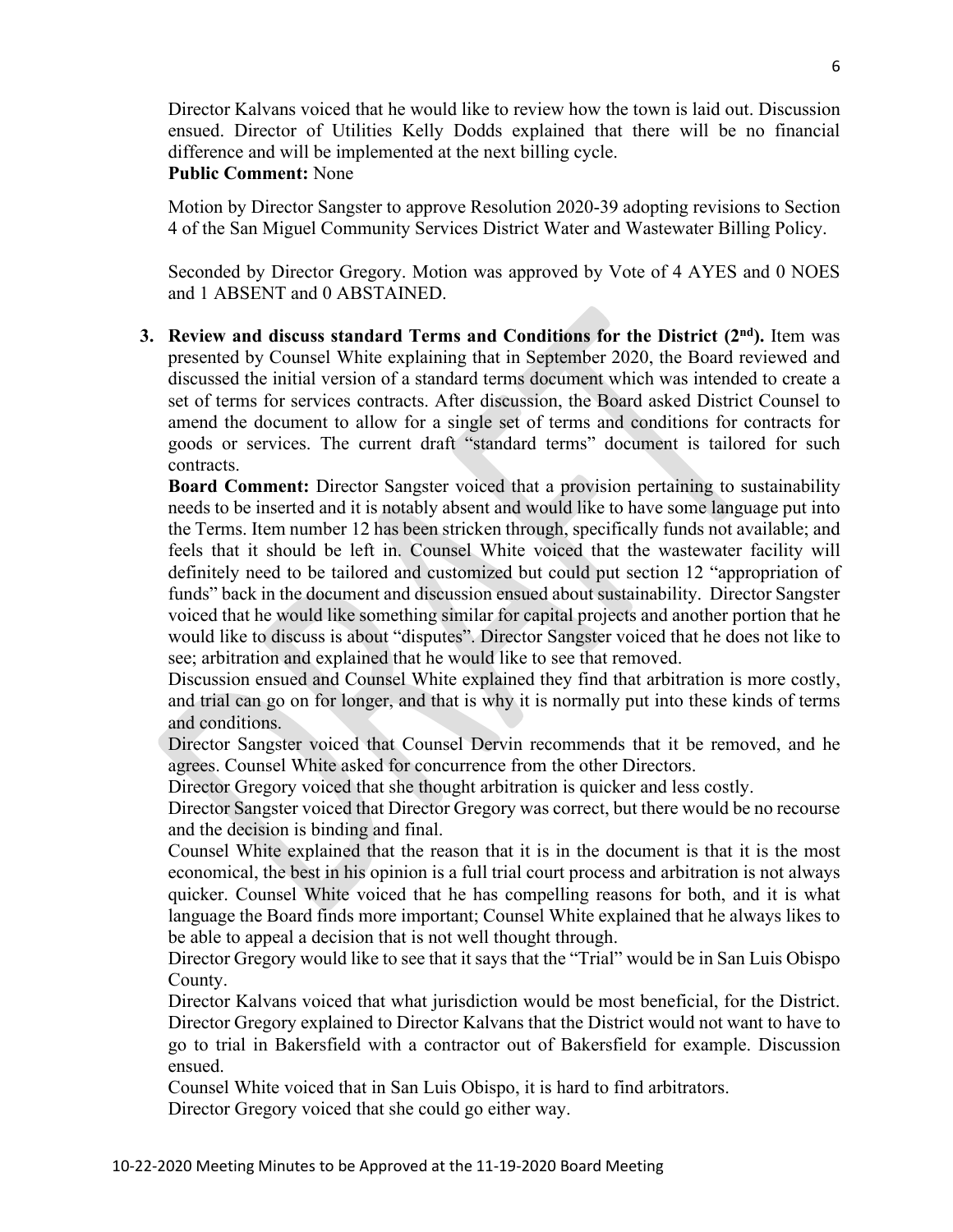Director Kalvans voice it would be good to be economical but understands the difference. Director Sangster explained to Director Kalvans that it could be economical unless you lose, and then you would be paying for the arbitration and you have no recourse.

Director Gregory voiced that if the District would be going to that level it would be a sizable amount that you would be disputing.

Director Sangster voiced that if there is no arbitration clause the other party would really have to decide if they wanted to use their counsel and the cost that it would accrue to litigate the matter. Discussion ensued with Counsel White.

Director Palafox asked if he was correct that without having this arbitration clause, the District would have to take disputes to court. Counsel White explained that yes, he was correct and if the matter did go to court it would be in San Luis Obispo County.

Director Kalvans asked about item 12: Appropriation of Funds strike through, and Counsel White voiced that there could be some more crafting of that wording.

Director Sangster voiced that he would like consensus to work on item 12: Appropriation of Funds and strike item 33: Arbitration of Disputes.

Counsel White asked the Board of Directors if they felt comfortable with him working with Director Sangster for a final version or would the Board like it brought back for final approval.

Director Kalvans voiced that he was comfortable having Counsel work with Director Sangster for a final version without bringing it back and felt Director Sangster has the background and is his area of expertise.

Director Gregory and Palafox agreed that District Counsel should work on a final version and not bring back to the Board.

Discussion ensued about insurance amounts and hazardous materials. Section 2.i work involving hazardous materials. Director Sangster voiced he would like to go with the higher amount. Discussion ensued with the Director of Utilities.

Counsel White reminded the Directors that agreements can be tailored.

Director of Utilities Kelly Dodds voiced that errors and omissions needed to be added, a discussion ensued.

#### **Public Comment:** None

Motion by Director Palafox to have the Districts General Counsel work with Director Sangster on a final version with amendments identified.

Seconded by Director Kalvans. Motion was approved by Vote of 4 AYES and 0 NOES and 1 ABSENT and 0 ABSTAINED.

**4. Review and approve RESOLUTION 2020-40 approving a contract with Monsoon Consultants in an amount not to exceed \$4,500 to prepare an application for Prop 68 Sustainable Groundwater Management (SGM) Grant Program Implementation Grant Funding and authorizing the Director of Utilities to execute the contract with Monsoon Consultants.** Item was presented by the Director of Utilities Kelly Dodds and District Engineer Dr. Reely, explaining to the Board of Directors that they are asking for approval to have the District Engineer prepare a grant application on the District's behalf for a project which meets the Prop 68 GSP Implementation Grant Program PSP requirements and be prepared to upload the District approved application per the round one submission guidelines. The grant application will identify the upgrade and expansion of the District's Machado Wastewater Treatment Facility (WWTF) and the construction of a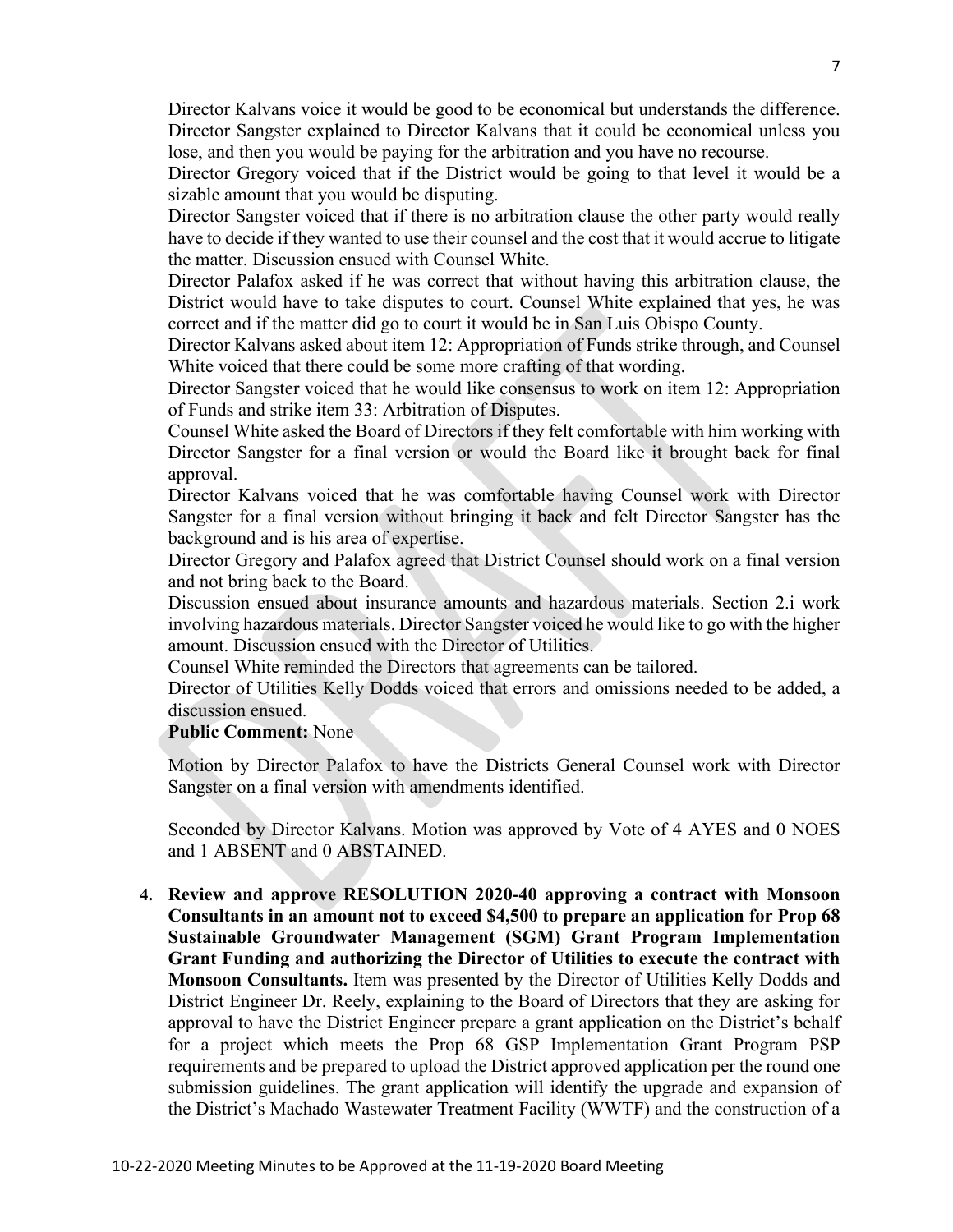new recycled water ("purple pipe") distribution system for the specific project to be implemented under the terms of the grant agreement. Dr. Reely explained that San Miguel will be the sole applicant within the GSP, and the other GSA will support San Miguel's application. Discussion ensued. Dr. Reely explained that there can only be one application per basin, and San Miguel is ready to apply. The challenge is that it is due in January, it is a pretty extensive application and will be asking for funding for the backend of the new plant.

**Board Comment:** Director Kalvans voiced that he was excited about this project moving forward.

Director Gregory asked if this grant was through the State of California and what the matching portion would be to the District. Dr. Reely explained that it is Prop 68 and the funding through the Department of Water Resources and administered by the State Water Board. Dr. Reely explained that the grant is usually a 25% match but explained that there is a provision for disadvantaged communities and feels that we meet that criteria for match forgiveness.

Director Gregory asked how many of these grants get awarded? Dr. Reely explained that this round of the is for critically overdraft basins. There are around 68 million dollars available.

Director Sangster asked that if the District was awarded the two million, how far would that go for the backend of the facility to complete that portion of the project? Dr. Reely explained that he estimates that it would fund the entire thing.

Director Sangster asked if the authorization should be with the General Manager? Director of Utilities Kelly Dodds explained that because of the circumstances with the General Manager being out; that he is asking for approval from the Board of Directors. Discussion ensued about the purchasing policy.

# **Public Comment:** None

Motion by Director Sangster to approve RESOLUTION 2020-40 approving a contract with Monsoon Consultants in an amount not to exceed \$4,500 to prepare an application for Prop 68 Sustainable Groundwater Management (SGM) Grant Program Implementation Grant Funding and authorizing the Director of Utilities to execute the contract with Monsoon Consultants.

Seconded by Director Kalvans. Motion was approved by Vote of 4 AYES and 0 NOES and 1 ABSENT and 0 ABSTAINED.

**5. Discuss and provide direction regarding the LAFCO SOI/MIR request.** Item presented by Board Clerk Tamara Parent explaining that it is time for the LAFCO review SOI (Sphere of Influence) and MSR (Municipal Service Review). Discussion ensued about the process and how the Board would like the staff to proceed. **Public Comment:** None

*Consensus of the Board is to table this item to November 5th; San Miguel C.S.D 2nd Strategic Planning Informal Work Session for a full discussion.*

**6. Continued discussion on the Fire Department Temporary Housing.** Assistant Fire Chief Scott Young updated the Board of Directors that he met with Mr. Keller and he is in favor to lease the four parcels to the Fire Department. Discussion ensued about the lots.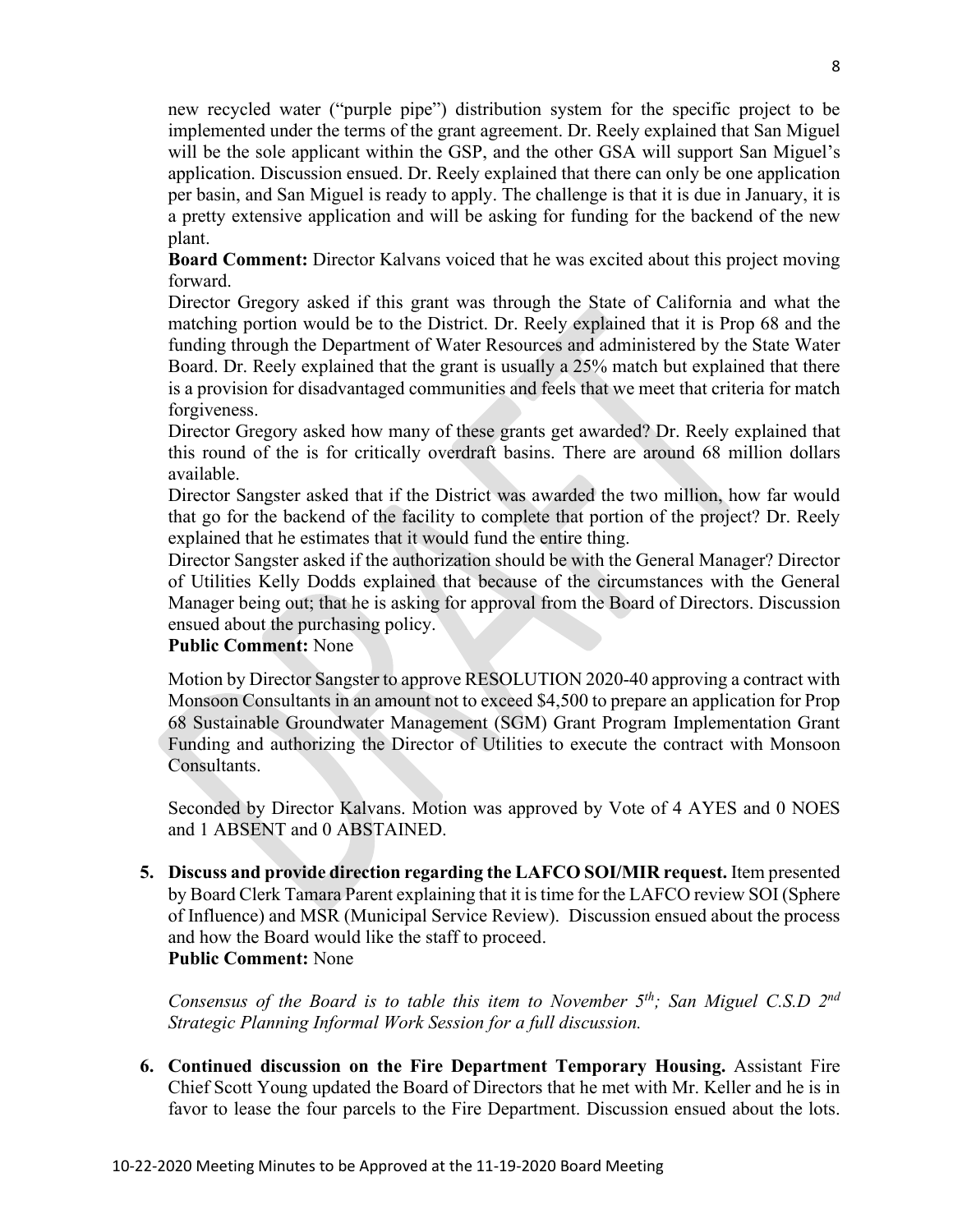Assistant Chief Young explained that he would not be moving forward with any construction planning until the lease is ironed out.

**Board Comment:** Director Gregory asked if a price for the lease of the property has been discussed. Assistant Chief Young voiced that they are in discussion and they have talked about electrical and utilities at this point.

Director Kalvans asked Assistant Chief Young what was discussed about the "downtown core". Chief Young voiced that Mr. Keller voiced that he is eager to develop the property, but he wants to see some more viability in the downtown.

**Public Comment:** None

#### *Information item only*

**7. Discussion on status of Machado Wastewater Treatment Facility expansion and aeration upgrade project.** Item presented by Director of Utilities Kelly Dodds updating the Board of Directors that in September the plant averaged 151,622 gallons per day (76% of hydraulic design capacity) with a max day of 175,833 gallons (88% of hydraulic design capacity) Director of Utilities Kelly Dodds explained that it is slightly lower than last month. Planning is still moving forward with the WWTF expansion, last month's estimate was around 14 million, and explained that they have broken it down into phases and explained that there are pieces that are not needed in the first phase. Director of Utilities Kelly Dodds explained that Dr. Reely and himself have been working on refining the cost. Discussion about the costs that are being proposed is engineering estimates.

**Board Comment:** Director Sangster asked in regard to the amended plan due to the flood plain will the office portion be reduced? Director of Utilities Kelly Dodds explained that the office size has not been decreased, but the initial design of the office, shop, and covered storage was all one. Director of Utilities Kelly explained that because of operational reasons, needing to keep the pond the office has been separated from the shop and covered storage. The office space is a different configuration but is the same size and has 100 percent space for expansion.

Director Gregory voiced that she likes the idea of planning for expansion.

**Public Comment:** None

*Informational Item only.*

**XII. BOARD COMMENT:** Director Kalvans voiced that his question for legal counsel. Director Kalvans asked if shopping was considered entertainment? Director Kalvans voiced that he has done some research on codes and voiced that districts can promote "entertainment", economic development and planning under that avenue. Counsel White voiced that he would not use economic development but under the code related too, could find a legal basis that would allow the District to engage in that kind of promotion, but the terminology might change, and research would need to be done.

Discussion ensued. Counsel White voiced that it could be like promoting events and working in conjunction with other entities. The Board would have to weigh the cost versus benefit.

Director Sangster asked if there would be a benefit for a business to classify themselves as "shopping" from a financial perspective? Director Kalvans voiced that some